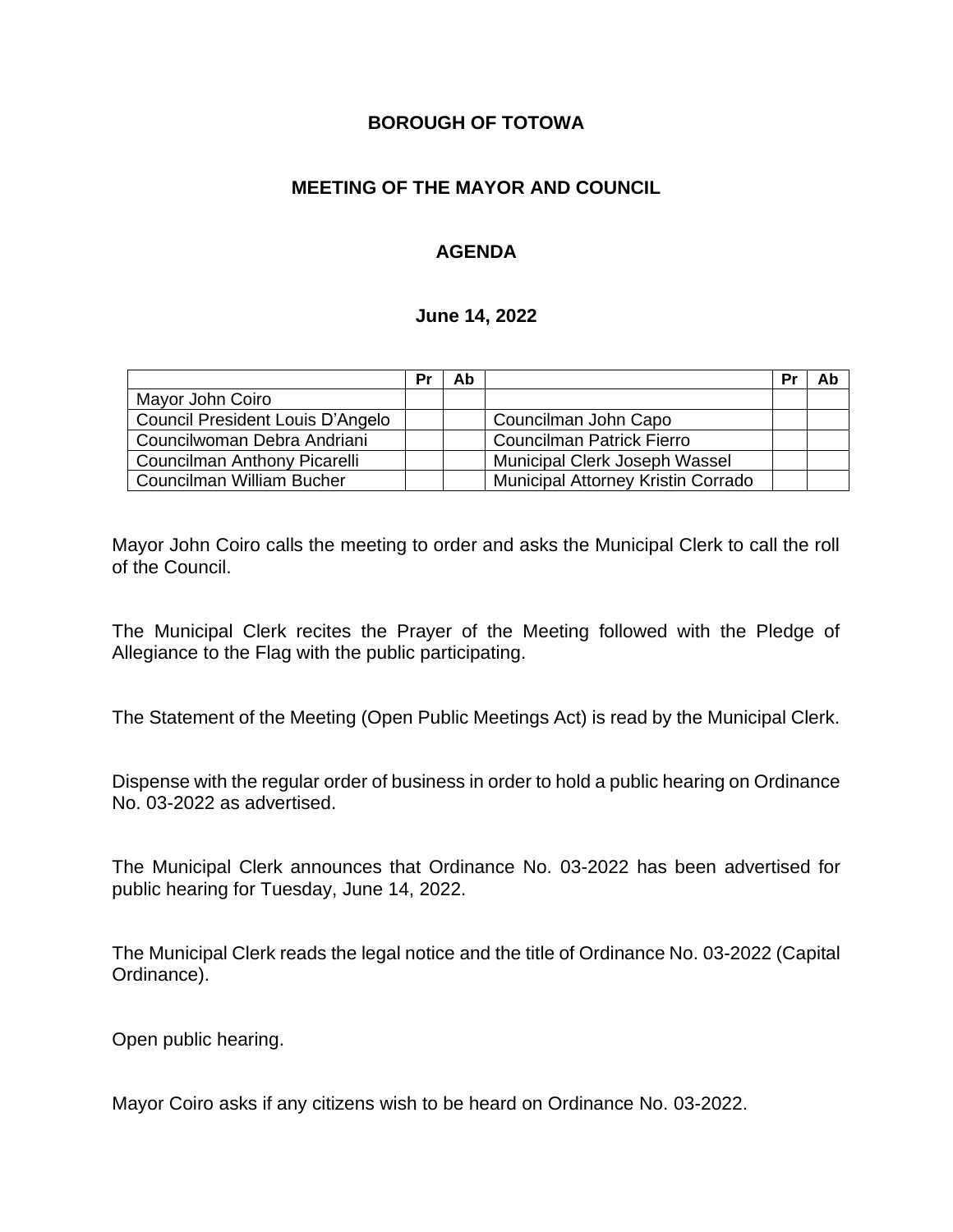# **CITIZENS HEARD:**

Close public hearing.

The Municipal Clerk reads Ordinance No. 03-2022 by title.

Adopt Ordinance No. 03-2022.

Revert to the regular order of business.

Report from Members of the Council, Municipal Clerk and Municipal Attorney.

**CITIZENS HEARD:**

Minutes of the Mayor and Council for the meeting of May 24, 2022.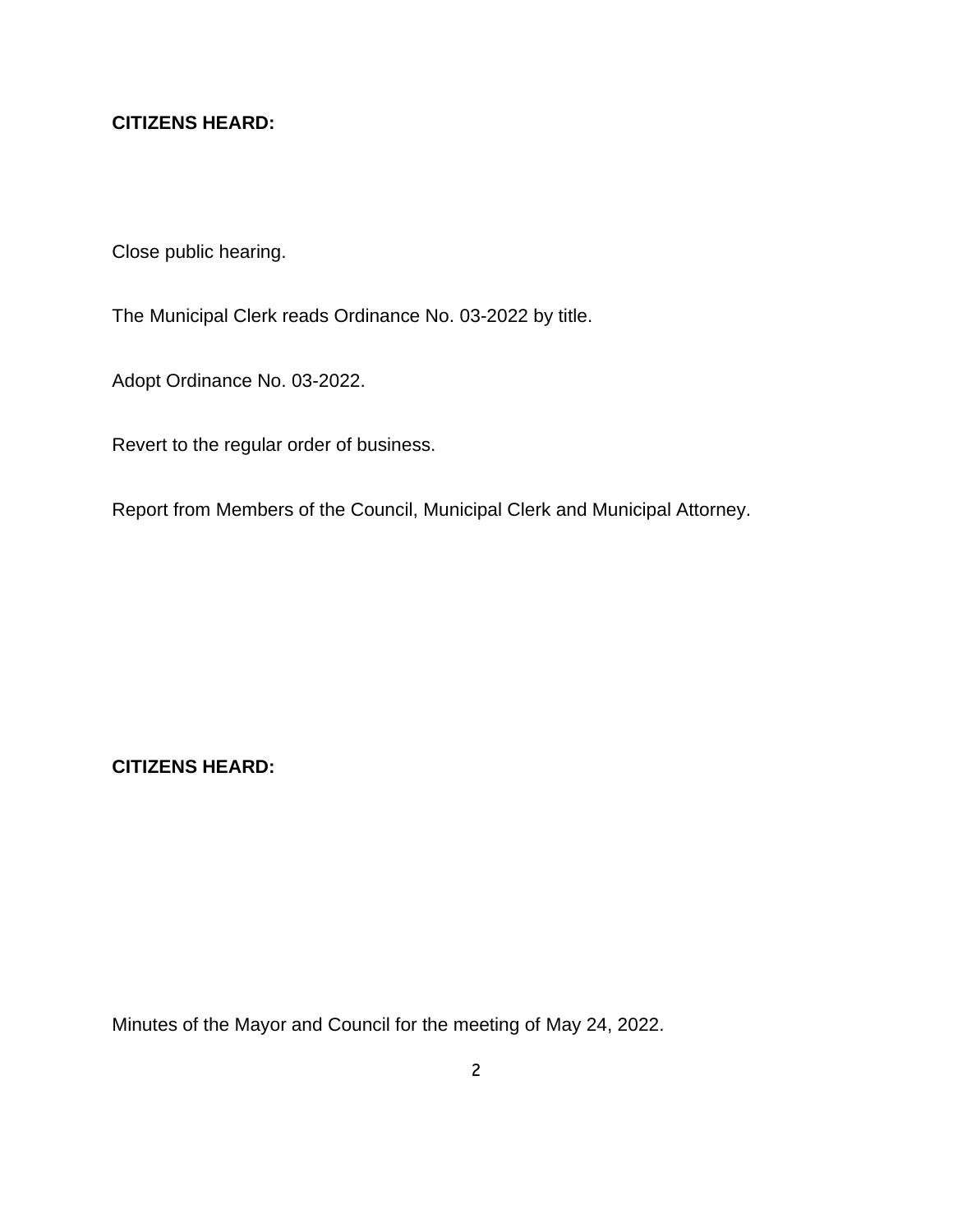## **COMMITTEE ON FINANCE: PICARELLI, D'ANGELO, CAPO.**

Resolution No. 2022-13 for the payment of bills.

Resolution authorizing the Treasurer to issue refunds to various property owners pursuant to State Tax Court judgments.

## **COMMITTEE ON PUBLIC SAFETY: D'ANGELO, CAPO, BUCHER.**

Fireman's application, the purchase of fireman's equipment and authorize a fireman's physical for Michael J. Kortenhaus for Lincoln Fire Company.

Junior Firefighter Application for Adam M. Saleh for Fire Rescue Company #4.

## **COMMITTEE ON PUBLIC WORKS: BUCHER, FIERRO, PICARELLI.**

Resolution Of The Borough Of Totowa Authorizing The Payment Of Terminal Leave Benefits To Michael J. Paese.

Recommendation of DPW Superintendent Jim Niland for a grade increase for DPW Laborer Gregory LaRose from Grade 1-C to Grade 1-B.

Resolution Authorizing Professional Engineering Services For The Maltese Drive Improvements.

#### **COMMITTEE ON ENG. & PUB. PROPERTY: CAPO, ANDRIANI, D'ANGELO.**

Change Order No. 1 for a contract extension of 75 days with no additional costs for Pact Two, LLC for the William Place Pump Station Upgrade.

Resolution Authorizing The Milling And Paving Of The Driveway Under The Portico At The Municipal Complex.